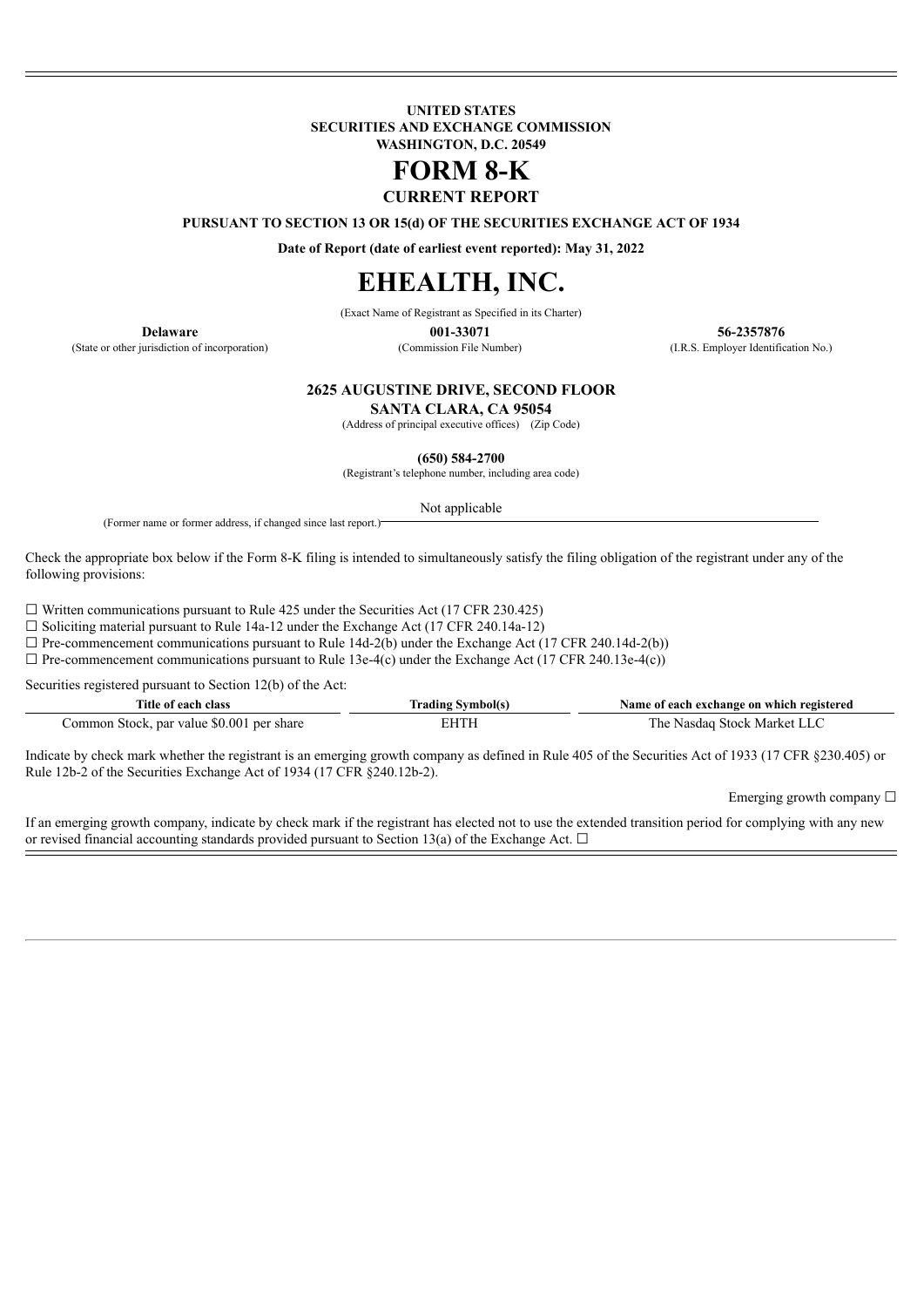#### Item 5.02 Departure of Directors or Certain Officers; Election of Directors; Appointment of Certain Officers; Compensatory **Arrangements of Certain Officers.**

On May 31, 2022, eHealth, Inc. (the "Company") appointed John Dolan as chief accounting officer and principal accounting officer of the Company, effective May 31, 2022. Mr. Dolan assumes responsibility as principal accounting officer from Christine Janofsky, who will continue her role as the Company's chief financial officer and principal financial officer.

Mr. Dolan, 54, previously served as deputy controller of The Bank of New York Mellon Corporation, a global investments company, from March 2017 to May 2022. Mr. Dolan also held various senior positions at American Express Company from 2004 to 2017, including most recently as vice president, Americas and global accounting policies controller. Mr. Dolan is a certified public accountant and holds a B.S in accounting from Manhattan College.

In connection with the appointment of Mr. Dolan as chief accounting officer and principal accounting officer, the Company entered into an offer letter (the "Offer Letter") and a severance agreement (the "Severance Agreement") with Mr. Dolan. Pursuant to the Offer Letter, Mr. Dolan's initial annual base salary is \$325,000 and he is eligible to participate in the Company's executive bonus program at a target discretionary incentive bonus equal to 50% of his annual base salary; provided, however, that Mr. Dolan's target bonus for 2022 shall be prorated to his start date of employment. Mr. Dolan will be eligible to receive a one-time sign-on bonus in the amount of \$75,000, less applicable taxes and withholdings, on the first regularly scheduled payday after 30 days of employment. In order to earn the sign-on bonus, Mr. Dolan must be employed with the Company on the one-year anniversary after the sign-on bonus advanced payment date. In the event Mr. Dolan's employment terminates for "cause" or if he resigns his employment prior to completing one year of service, Mr. Dolan must repay the amount advanced to the Company pursuant to the terms of a Sign On and Retention Bonus Repayment Agreement.

The Offer Letter provides for the grant, subject to the approval of the compensation committee of the Board, of a time-based restricted stock unit award in the approximate value of \$700,000, which award will be subject to vesting over four years, subject to potential acceleration upon certain terminations of employment.

The Company also entered into a Severance Agreement with Mr. Dolan. Pursuant to the Severance Agreement, if Mr. Dolan is terminated by the Company "without cause" (as such terms are defined in the Severance Agreement), Mr. Dolan will be entitled to receive the following severance payment and benefits: (i) continued payment (less applicable withholding taxes) of his base salary as in effect immediately prior to the termination of his employment with the Company, for a period of six months following termination of his employment with the Company; and (ii) company-paid group health, dental and vision benefits for Mr. Dolan and his covered dependents for up to six months. In addition, if Mr. Dolan is terminated by the Company "without cause" during the 12-month period following a change of control (as such term is defined in the Severance Agreement), then Mr. Dolan will also be entitled to receive the following severance payment and benefits: (i) a cash payment (less applicable withholding taxes) in an amount equal to 50% of his then-current target annual cash bonus; and (ii) 100% vesting of any outstanding and unvested time-based equity awards granted to Mr. Dolan.

There are no family relationships between Mr. Dolan and any director or executive officer of the Company that require disclosure under Item 401(d) of Regulation S-K. Other than the Offer Letter and the Severance Agreement, there are no transactions between Mr. Dolan or any member of his immediate family, on the one hand, and the Company or any of its subsidiaries, on the other hand, that require disclosure under Item 404(a) of Regulation S-K. Furthermore, there are no arrangements or understandings between Mr. Dolan and any other persons pursuant to which Mr. Dolan was selected as the chief accounting officer and principal accounting officer of the Company.